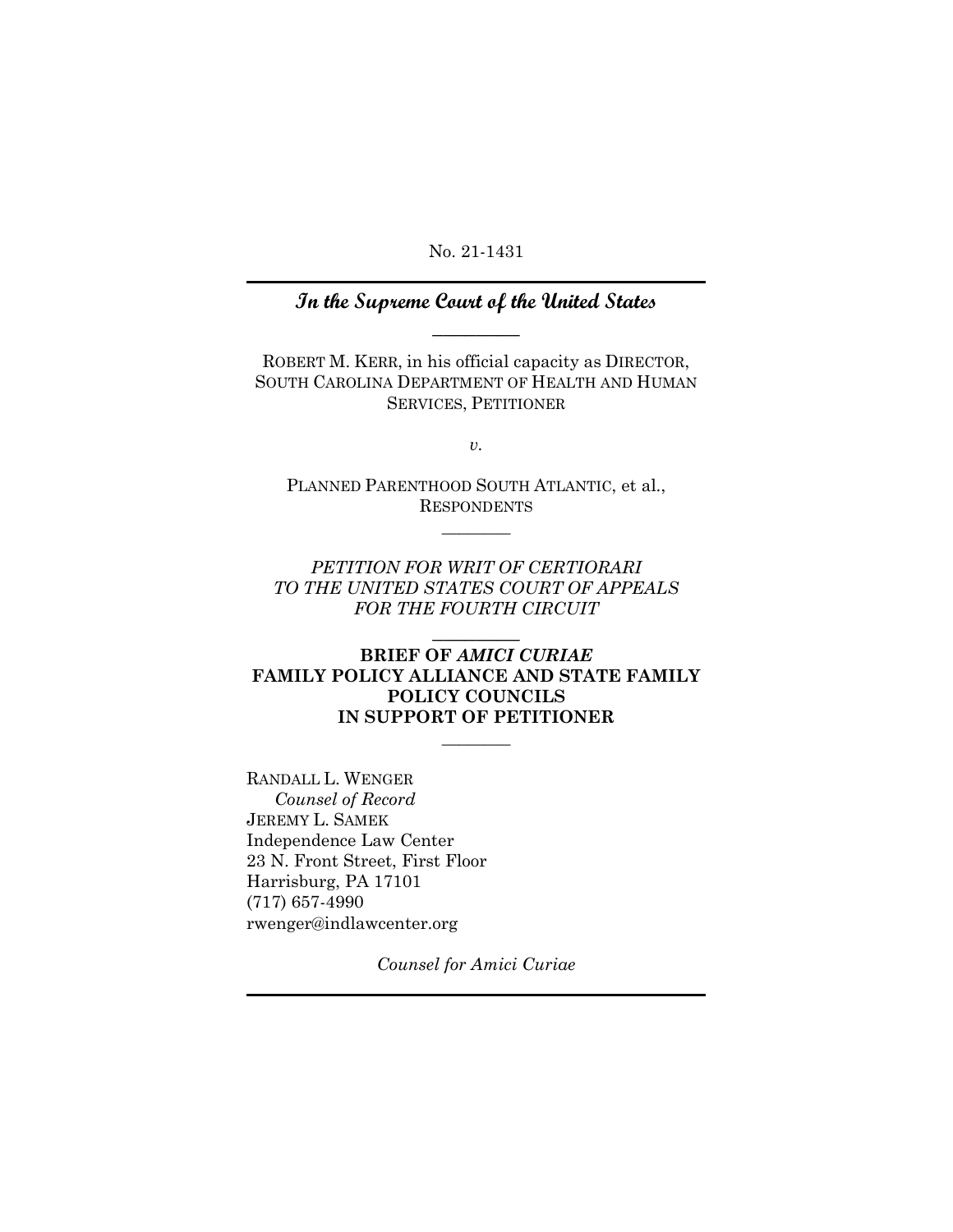## **TABLE OF CONTENTS**

| SUMMARY OF THE ARGUMENT  3 |                                                                                                                                    |  |  |
|----------------------------|------------------------------------------------------------------------------------------------------------------------------------|--|--|
|                            |                                                                                                                                    |  |  |
| I.                         | Medicaid's existing remedies, which are<br>intended to produce uniformity<br>and<br>efficiency, foreclose a private right of       |  |  |
| II.                        | Medicaid beneficiaries do not have a right<br>to question a state's determination that a                                           |  |  |
| III.                       | The Medicaid statute is undermined by the<br>patchwork of remedies produced by a court-<br>imposed system of differing enforcement |  |  |
| IV.                        | A private right of action would harm the<br>intended beneficiaries-low-income                                                      |  |  |
|                            |                                                                                                                                    |  |  |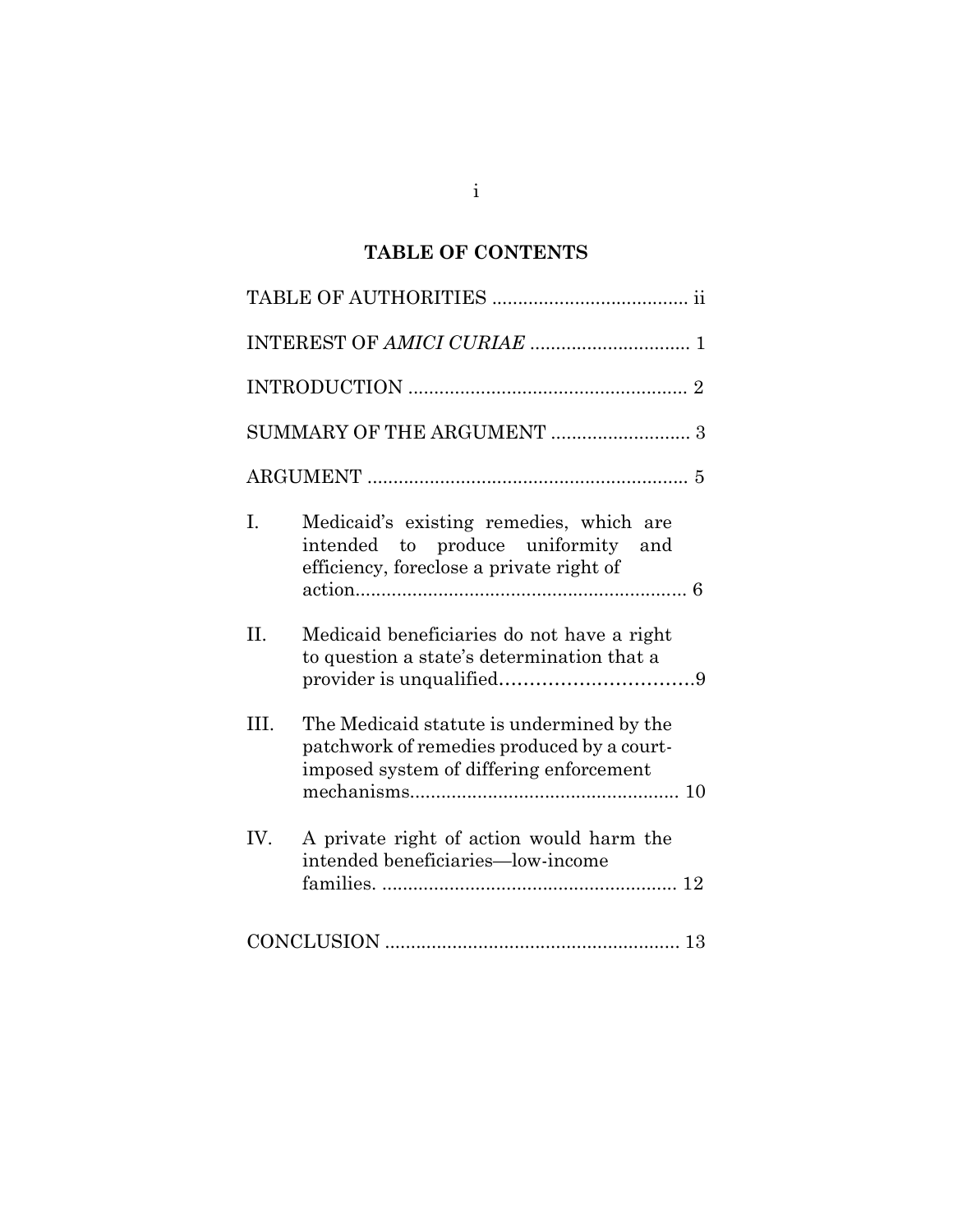## **TABLE OF AUTHORITIES**

## **Cases**

| Alexander v. Sandoval,                                                                  |
|-----------------------------------------------------------------------------------------|
| Andersen v. Planned Parenthood of Kansas and<br>Mid-Missouri, 139 S. Ct. 638 (2018)  11 |
| Armstrong v. Exceptional Child Ctr., Inc.,                                              |
| Blessing v. Freestone,                                                                  |
| Cort v. Ash,                                                                            |
| Does v. Gillespie,<br>867 F.3d 1034 (8th Cir. 2017)3, 8, 10, 11                         |
| Gee v. Planned Parenthood of Gulf Coast, Inc.,                                          |
| Gonzaga Univ. v. Doe,                                                                   |
| Harris v. Olszewski,                                                                    |
| Nat'l R.R. Passenger Corp. v. Nat'l Ass'n of R.R.                                       |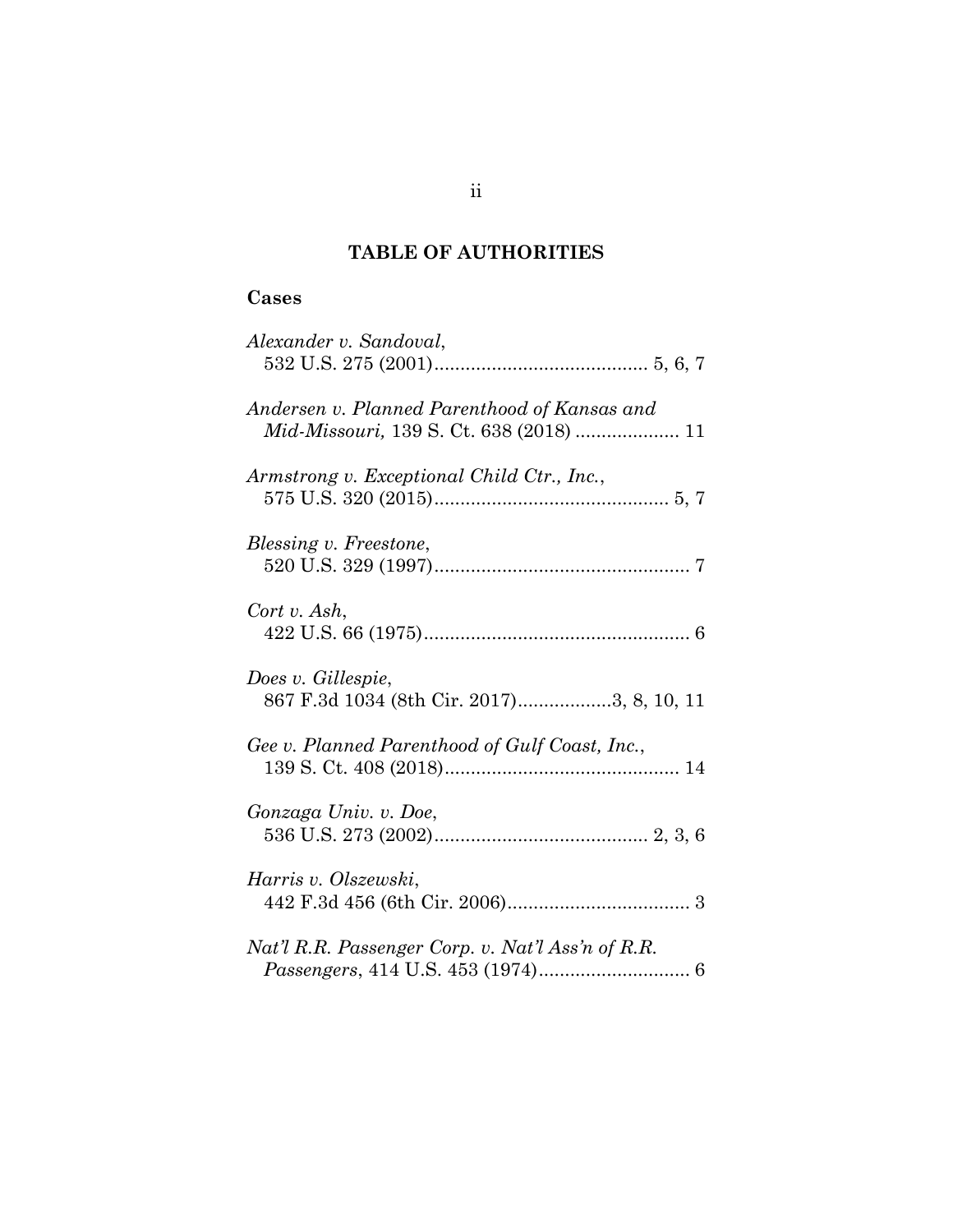| O'Bannon v. Town Court Nursing Ctr.,                                                                                                         |
|----------------------------------------------------------------------------------------------------------------------------------------------|
| Pennhurst State Sch. & Hosp. v. Halderman,                                                                                                   |
| Planned Parenthood of Greater Tex. Family<br>Planning & Prevention Health Servs., Inc. v.<br>Kauffman, 981 F.3d 347 (5th Cir. 2020) 3, 9, 10 |
| Planned Parenthood S. Atl. v. Baker,                                                                                                         |
| Planned Parenthood v. Andersen,                                                                                                              |
| Planned Parenthood v. Betlach,                                                                                                               |
| Planned Parenthood v. Comm'r of the Ind. State<br>Dep't of Health, 699 F.3d 962 (7th Cir. 2012)  3                                           |
| Santa Clara Pueblo v. Martinez,                                                                                                              |
| Touche Ross & Co. v. Redington,                                                                                                              |
| <b>Statutes</b>                                                                                                                              |
|                                                                                                                                              |
|                                                                                                                                              |
|                                                                                                                                              |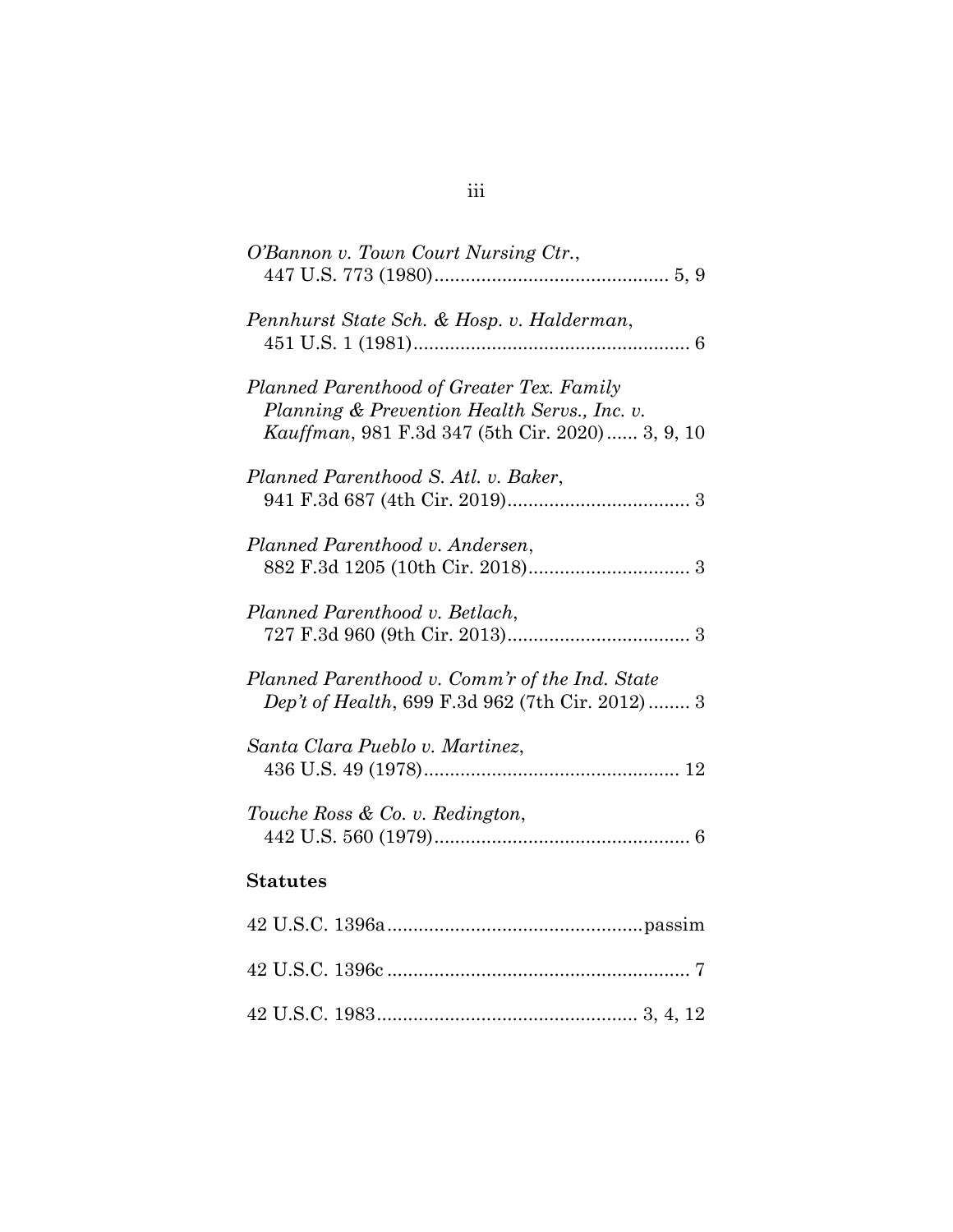# **Regulations**

|--|--|--|

# **Other Authorities**

| Petition for Writ of Certiorari,         |  |
|------------------------------------------|--|
| Andersen v. Planned Parenthood of Kansas |  |
|                                          |  |

| U.S. Dep't of Health & Human Servs. Office of  |  |
|------------------------------------------------|--|
| Inspector General, "Providers Terminated From  |  |
| One State Medicaid Program Continued           |  |
| Participating In Other States," (Aug. 2015) 13 |  |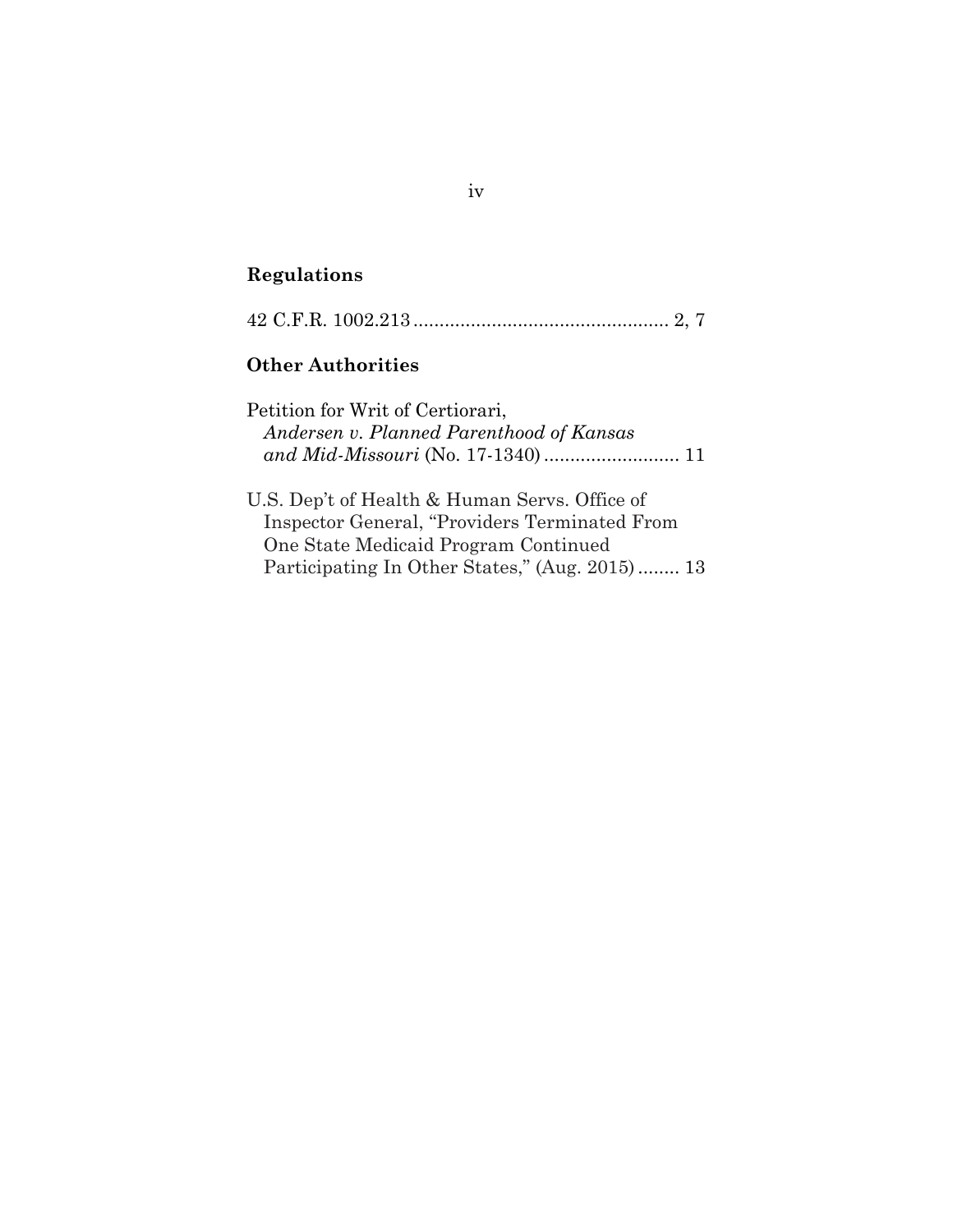#### **INTEREST OF AMICI CURIAE<sup>1</sup>**

*Amici curiae* Family Policy Alliance and state family policy councils<sup>2</sup> joining in this brief are organizations that collectively educate and advocate at the state level for policies and legislation supporting healthy marriages and strong families. As organizations that are focused on state policies that serve families, they support a state's ability to disqualify Medicaid providers that do not reflect the healthcare priorities of the individual states.

<sup>1</sup> No party's counsel authored any part of this brief. No person other than *amici* and their counsel contributed any money intended to fund the preparation or submission of this brief. Counsel for all parties received timely notice of the intent to file and have consented in writing to the filing of this brief.

<sup>2</sup> Alaska Family Council, Center for Arizona Policy, California Family Council, Delaware Family Policy Council, Florida Family Policy Council, Frontline Policy Council (Georgia), Hawaii Family Forum, Indiana Family Institute, The Family Leader (Iowa), The Family Foundation (Kentucky), Louisiana Family Forum, Christian Civic League of Maine, Massachusetts Family Institute, Michigan Family Forum, Minnesota Family Council, Nebraska Family Alliance, Cornerstone Action of New Hampshire, Family Policy Alliance of New Jersey, Family Policy Alliance of New Mexico, New Yorkers for Constitutional Freedoms, North Carolina Family Policy Council, North Dakota Family Alliance, Center for Christian Virtue (Ohio), Palmetto Family Council (South Carolina), Pennsylvania Family Institute, Family Policy Alliance of Rhode Island, Family Heritage Alliance (South Dakota), Texas Values, The Family Foundation (Virginia), Family Policy Institute of Washington, Wisconsin Family Action, and Family Policy Alliance of Wyoming.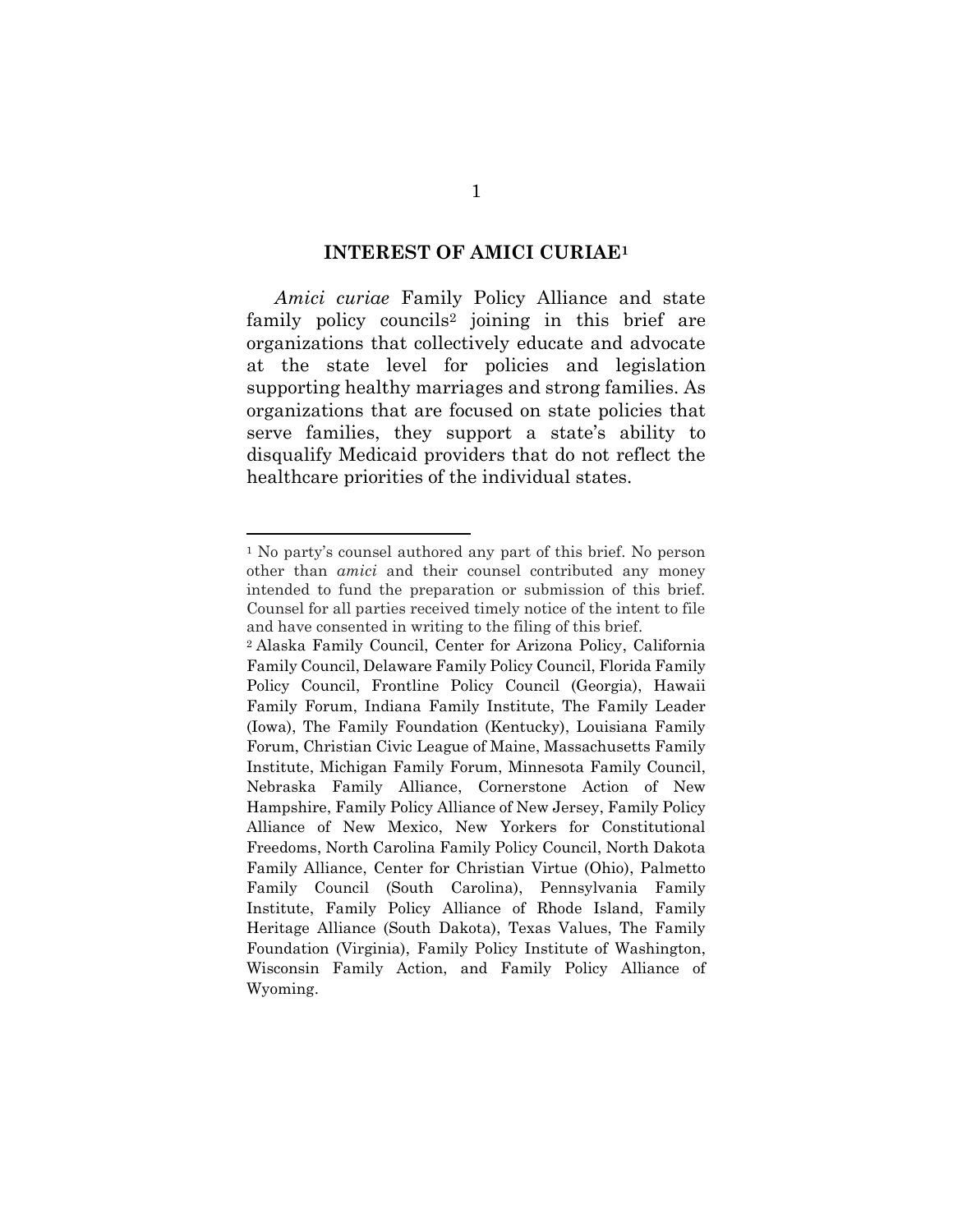#### **INTRODUCTION**

Medicaid's any-qualified-provider provision guarantees that a Medicaid beneficiary is entitled to visit any qualified provider within their state. 42 U.S.C. 1396a(a)(23). If a state fails to follow the requirements of section  $1396a(a)(23)$ , Congress has authorized the Secretary of the Department of Health and Human Services to withhold federal funding. Additionally, when a provider is terminated from the Medicaid program—and is no longer deemed "qualified"—federal regulations require that the state provide an appeal process to the disqualified provider. 42 U.S.C. 1396a(a)(4); 42 C.F.R. 1002.213.

Rather than pursue the available remedies, Respondents, a patient and her preferred provider, sought to pursue their claims in federal court, asserting a private right of action pursuant to section 1396a(a)(23). However, Congress has not evinced an "unambiguous intent" to create a private right of action under section 1396a(a)(23), and therefore Respondents are limited to the remedies created by Congress. See *Gonzaga Univ. v. Doe*, 536 U.S. 273, 280 (2002) (stating that in the absence of unambiguous intent, private rights of action do not arise under spending provisions).

Several courts of appeals have addressed the question of whether section 1396a(a)(23) provides an implied right of action and have reached conflicting conclusions. *Compare Planned Parenthood of Greater Tex. Family Planning & Prevention Health Servs., Inc. v. Kauffman*, 981 F.3d 347, 360 (5th Cir. 2020) (finding that section 1396a(a)(23) does *not* contain an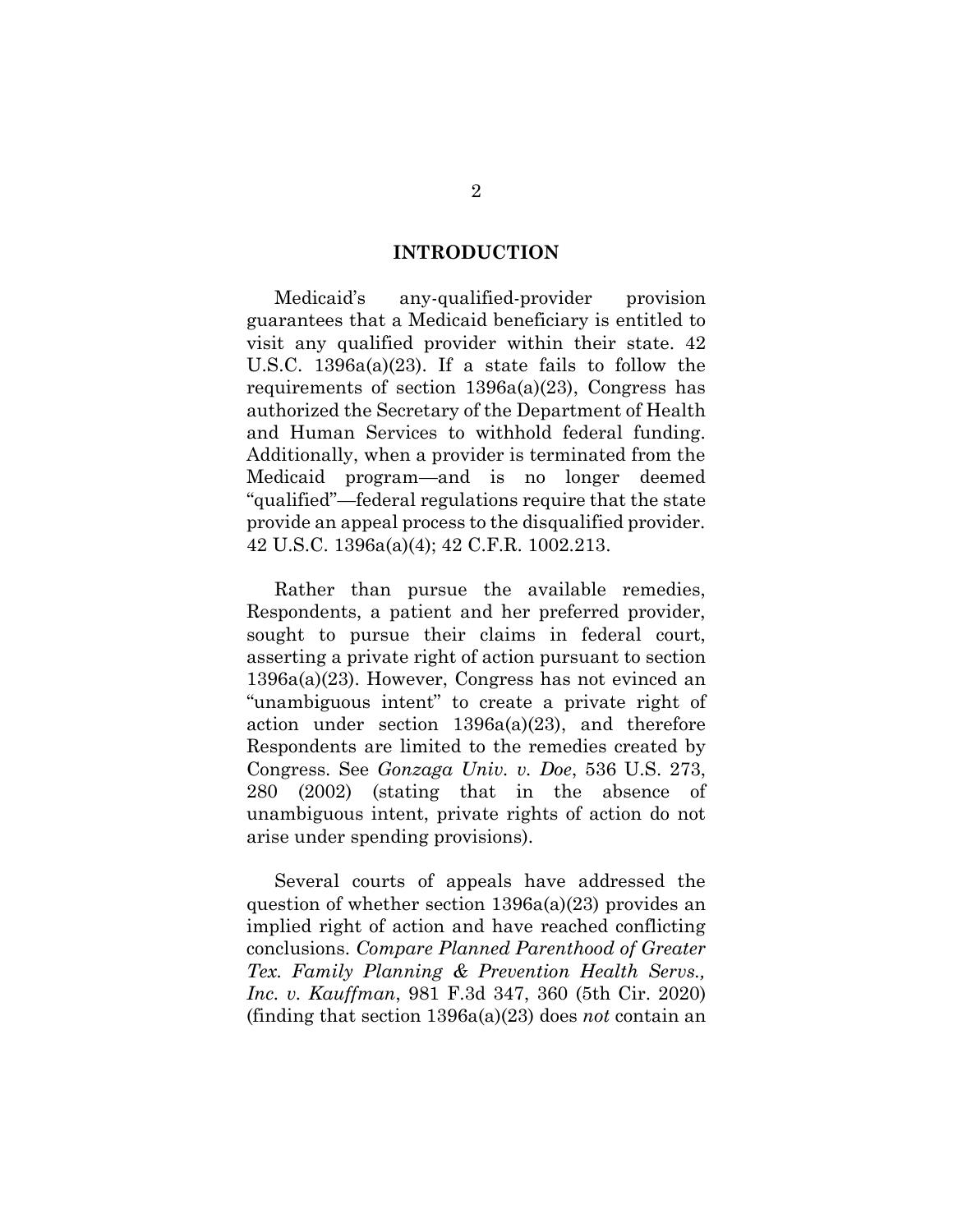implied private right of action); *Does v. Gillespie*, 867 F.3d 1034 (8th Cir. 2017) (same), with *Planned Parenthood S. Atl. v. Baker*, 941 F.3d 687, 700 (4th Cir. 2019) (finding that  $\S$  1396a(a)(23) contains an implied private right of action); *Planned Parenthood v. Andersen*, 882 F.3d 1205 (10th Cir. 2018) (same); *Planned Parenthood v. Betlach*, 727 F.3d 960 (9th Cir. 2013) (same); *Planned Parenthood v. Comm'r of the Ind. State Dep't of Health*, 699 F.3d 962 (7th Cir. 2012) (same); and *Harris v. Olszewski*, 442 F.3d 456 (6th Cir. 2006) (same).

Proper administration of the cooperative federalstate Medicaid program affects the wellbeing of families and is an issue of great national importance. Moreover, this case serves as a useful vehicle to resolve the confusion among the courts of appeal as to the larger issue of when courts ought to read private rights of action into a statutory scheme.

### **SUMMARY OF THE ARGUMENT**

The Medicaid any-qualified-provider provision found in 42 U.S.C.  $1396a(a)(23)$  does not allow individuals to maintain a private right of action challenging a state's determination that a provider is no longer qualified to provide Medicaid services. For laws enacted pursuant to the Spending Clause, this Court has made clear that Congress must speak with unambiguous intent to confer individual rights enforceable under 42 U.S.C. 1983. *Gonzaga Univ. v. Doe*, 536 U.S. 237, 280 (2002). Nevertheless, the application of this Court's precedents in the courts of appeal has wrought confusion, not just with reference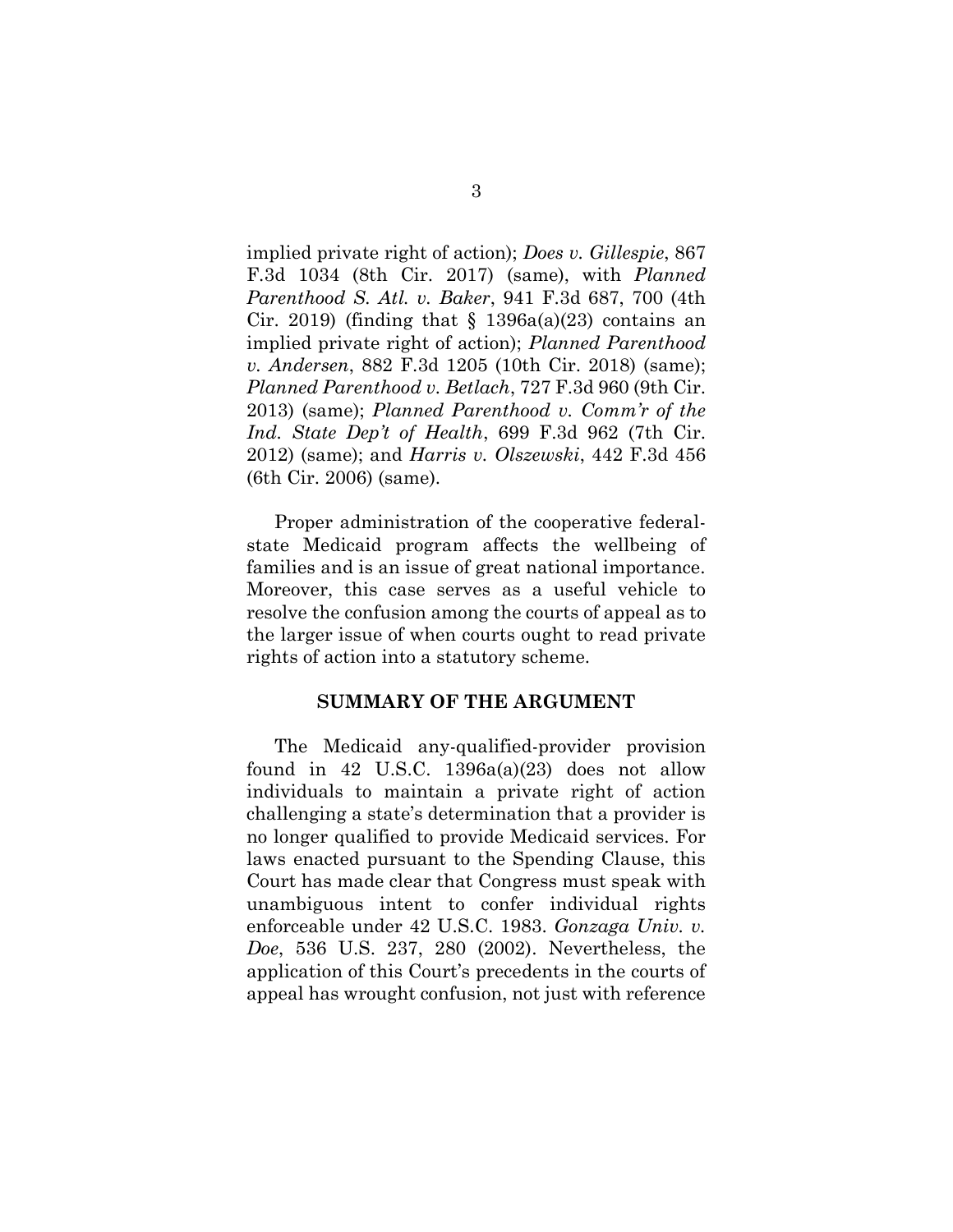to Medicaid, but across the board with regards to private rights of action.

Moreover, allowing private litigants to enforce the any-qualified-provider provision would frustrate the purposes and intent of the Medicaid statute, which explicitly creates an administrative enforcement regime. Medicaid is a federal-state cooperative program that must be run according to uniform standards, remedies, and enforcement mechanisms to promote the intent of Congress. Permitting private litigants to sue every time a state terminates a provider's ability to administer Medicaid services undermines this uniformity—especially when the circuit conflict results in differing remedies depending on the circuit where the beneficiary is located.

The existence of an implied private right of action would permit Medicaid providers to pursue section 1983 actions in federal court in parallel with challenging disqualification in state court—with great potential for inconsistent results. Moreover, liability under section 1983 will siphon state resources away from those intended to be helped low-income patients and their families. Congress surely did not intend such a perverse result.

For these reasons, Respondents and those similarly situated cannot be permitted to file federal actions regarding the any-qualified-provider provision. *Amici* urge that this Court grant the petition to resolve this important question of federal law and of great national significance.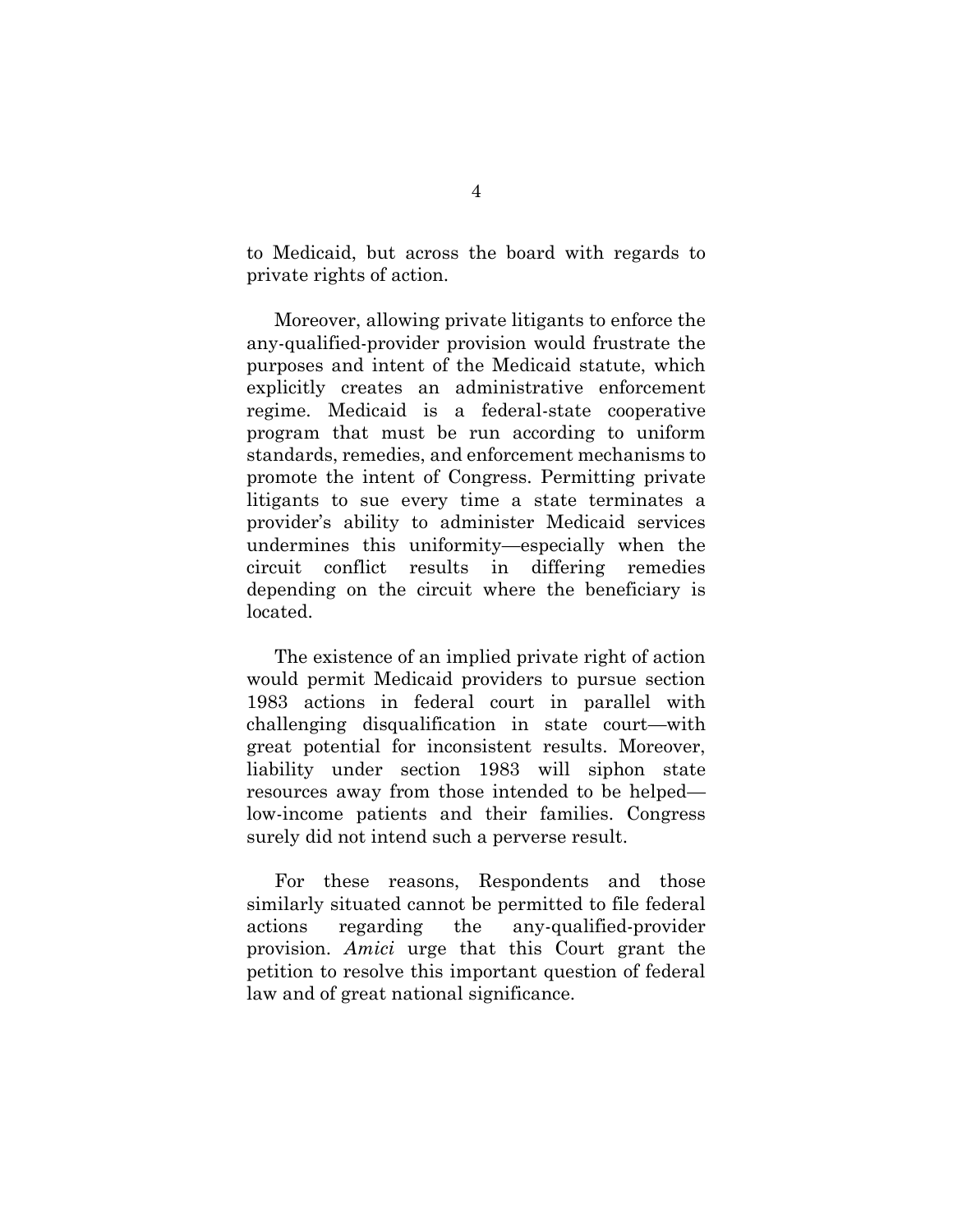#### **ARGUMENT**

In determining whether a private right of action exists, this Court places primary emphasis on congressional intent. See *Alexander v. Sandoval*, 532 U.S. 275, 286 (2001) ("The judicial task is to interpret the statute Congress has passed to determine whether it displays an intent to create not just a private right but also a private remedy. Statutory intent on this latter point is determinative.") (internal citations omitted). This Court has already spoken to the exact statutory issue in question, the anyqualified-provider provision of section 1396a(a)(23), and determined that patients do not have a right—as applied in the context of nursing facilities—"to continued residence in the home of one's choice" but only "the right to choose among a range of qualified providers." *O'Bannon v. Town Court Nursing Ctr.*, 447 U.S. 773, 785 (1980). Likewise, the provision does not "confer a right in a recipient to continue to receive benefits for care in a home that has been decertified." *Id.* In the absence of any right to a decertified provider, the analysis should end since there can be no private remedy in the absence of a private right. See *Sandoval, supra*. If that were not clear enough, this Court has already held that "the Medicaid Act implicitly precludes private enforcement of" another provision of the same subsection, section 1396a(a)(30). See *Armstrong v. Exceptional Child Ctr., Inc.*, 575 U.S. 320, 328 (2015).

Respondents' difficulties do not end there. When legislation is enacted pursuant to Congress' spending power—such as Medicaid—this Court has clarified that "the typical remedy for state noncompliance with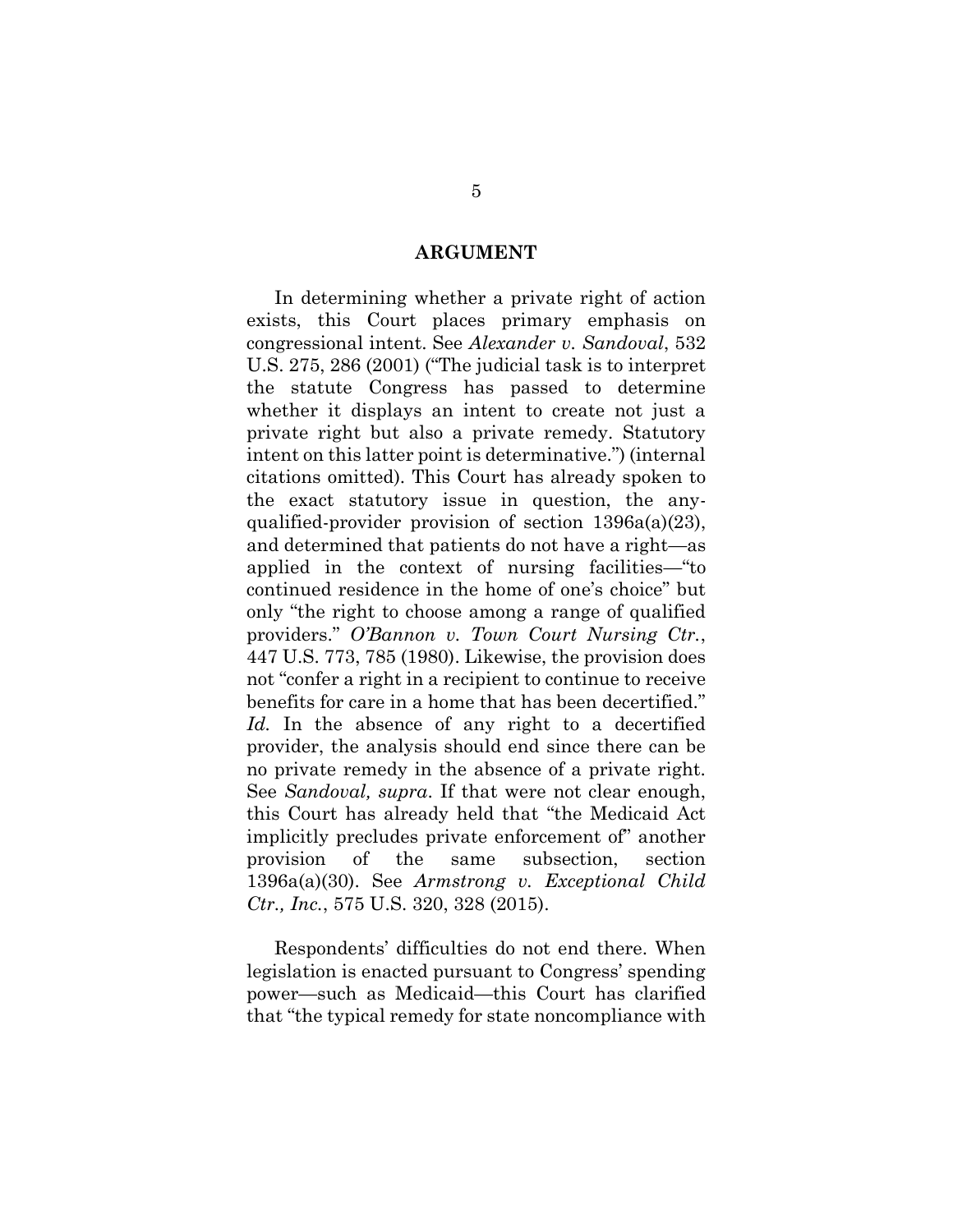federally imposed conditions is not a private cause of action for noncompliance but rather action by the Federal Government to terminate funds to the State." *Pennhurst State Sch. & Hosp. v. Halderman*, 451 U.S. 1, 28 (1981). This Court has also "made clear that unless Congress 'speak[s] with a clear voice,' and manifests an 'unambiguous' intent to confer individual rights, federal funding provisions provide no basis for private enforcement by § 1983." *Gonzaga*, 536 U.S. at 280 (citing *Pennhurst*, 451 U.S. at 17, 28 & n.21). It is evident that Congress has not communicated an intent—let alone an unambiguous one—to create an implied private right of action pursuant to section 1396a(a)(23), and that Congress' intent would be substantially frustrated by such a finding.

## **I. Medicaid's existing remedies, which are intended to produce uniformity and efficiency, foreclose a private right of action.**

This Court has noted that when a statute explicitly provides remedies or penalties, or specifically directs enforcement of its protections to parties such as government officials or agencies, this suggests that Congress' omission of a private remedy was intentional. See *Gonzaga*, 536 U.S. at 287; *Sandoval*, 532 U.S. at 288; *Touche Ross & Co. v. Redington*, 442 U.S. 560, 568– 71 (1979); *Cort v. Ash*, 422 U.S. 66, 79–80 (1975); *Nat'l R.R. Passenger Corp. v. Nat'l Ass'n of R.R. Passengers*, 414 U.S. 453 (1974). Congressional intent not to provide a private right of action can be evident where Congress has created "a comprehensive enforcement scheme that is incompatible with individual enforcement under §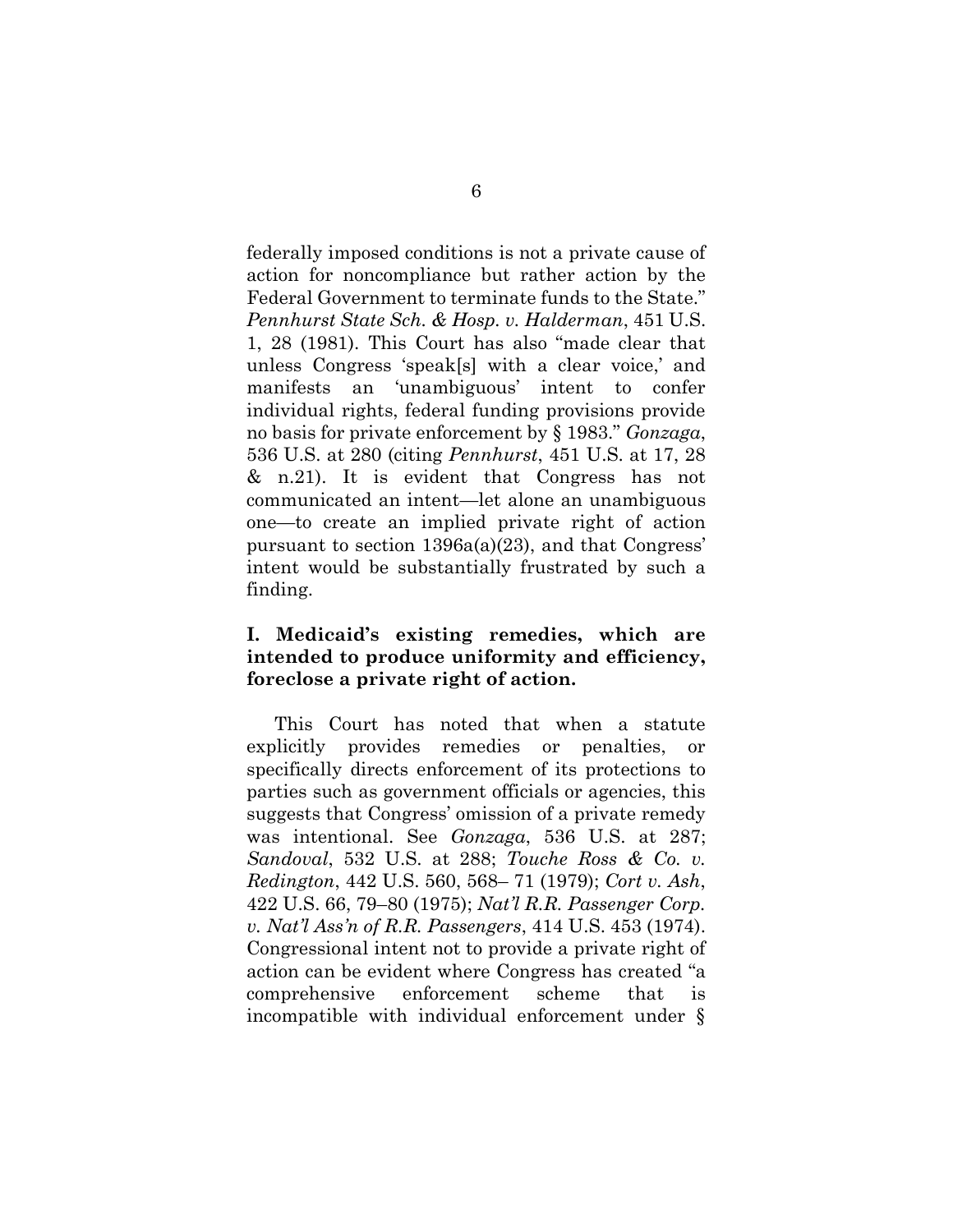1983." *Blessing v. Freestone*, 520 U.S. 329, 341 (1997). Allowing a private right of action pursuant to section 1396a(a)(23) would frustrate the intent of Congress to provide the existing uniform process of remedies.

Congress expressly created a remedy for the enforcement of section  $1396a(a)(23)$  through 42 U.S.C. 1396c. That section permits the Secretary of Health and Human Services to withhold payment of federal funds where "there is failure to comply substantially with any" provision of section 1396a, including the any-qualified-provider provision. 42 U.S.C. 1396c(2). As this Court detailed in *Armstrong*, "the sole remedy Congress provided for a State's failure to comply with Medicaid's requirements—for the State's 'breach' of the Spending Clause contract is the withholding of Medicaid funds by the Secretary of Health and Human Services." 575 U.S. at 328 (holding that Medicaid beneficiaries cannot bring a private right of action to challenge the reimbursement rate standard contained in section 1396a(a)(30)). Indeed, "the 'express provision of one method of enforcing a substantive rule suggests that Congress intended to preclude others.'" *Id.* (citing *Sandoval*, 532 U.S. at 290).

Congress further authorized the HHS Secretary to promulgate regulations pertaining to the methods of administration of a state Medicaid plan "as are found by the Secretary to be necessary for the proper and efficient operation of the plan."  $42$  U.S.C. 1396a(a)(4). Pursuant to these regulations, states are required to give providers a right to appeal when they are terminated from the Medicaid program. *See* 42 C.F.R. 1002.213 ("the State agency must give the individual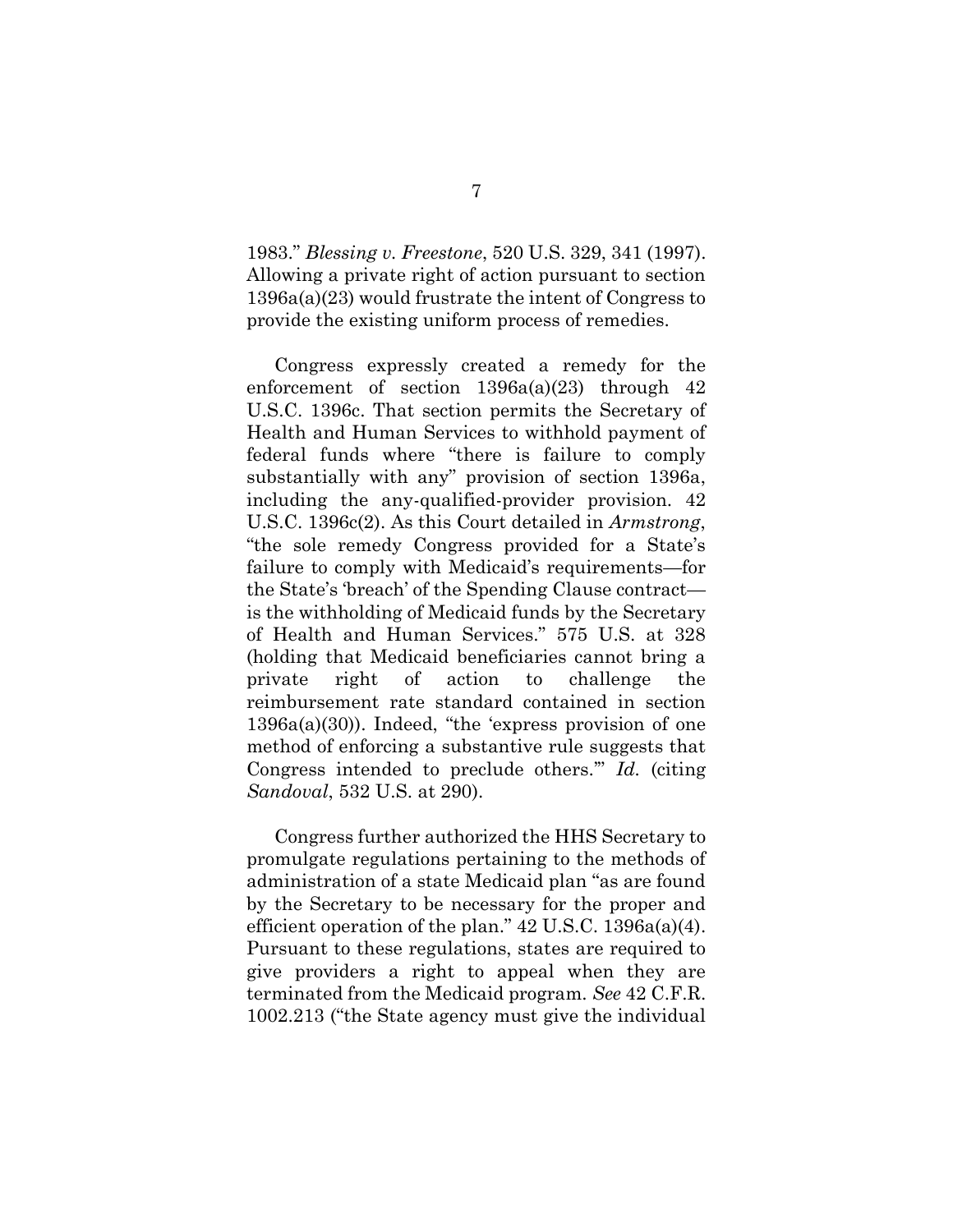or entity the opportunity to submit documents and written argument against the exclusion. The individual or entity must also be given any additional appeals rights that would otherwise be available under procedures established by the State.").

As the Eighth Circuit has noted, "[b]ecause other sections of the Act provide mechanisms to enforce the State's obligation under § 23(A) to reimburse qualified providers who are chosen by Medicaid patients, it is reasonable to conclude that Congress did not intend to create an enforceable right for individual patients under § 1983." *Does v. Gillespie*, 867 F.3d 1034, 1041 (8th Cir. 2017). To imply a private right of action would frustrate the intent of Congress, which already created a uniform administrative remedy to challenge states' disqualification of Medicaid providers, and could lead to "parallel litigation and inconsistent results." *Id.* at 1042.

Respondents' decision to bypass the process set up by Congress by filing a federal lawsuit undermines the congressional intent and purpose of providing a uniform and efficient scheme of remedies. Allowing states to use their local expertise to manage, in a streamlined way, which providers qualify to administer Medicaid funds is undercut by judicial intervention in a state's decision-making processes.

The fact that Congress has provided a comprehensive scheme for the enforcement of the requirements contained in section 1396a precludes an intent to create an implied private right of action.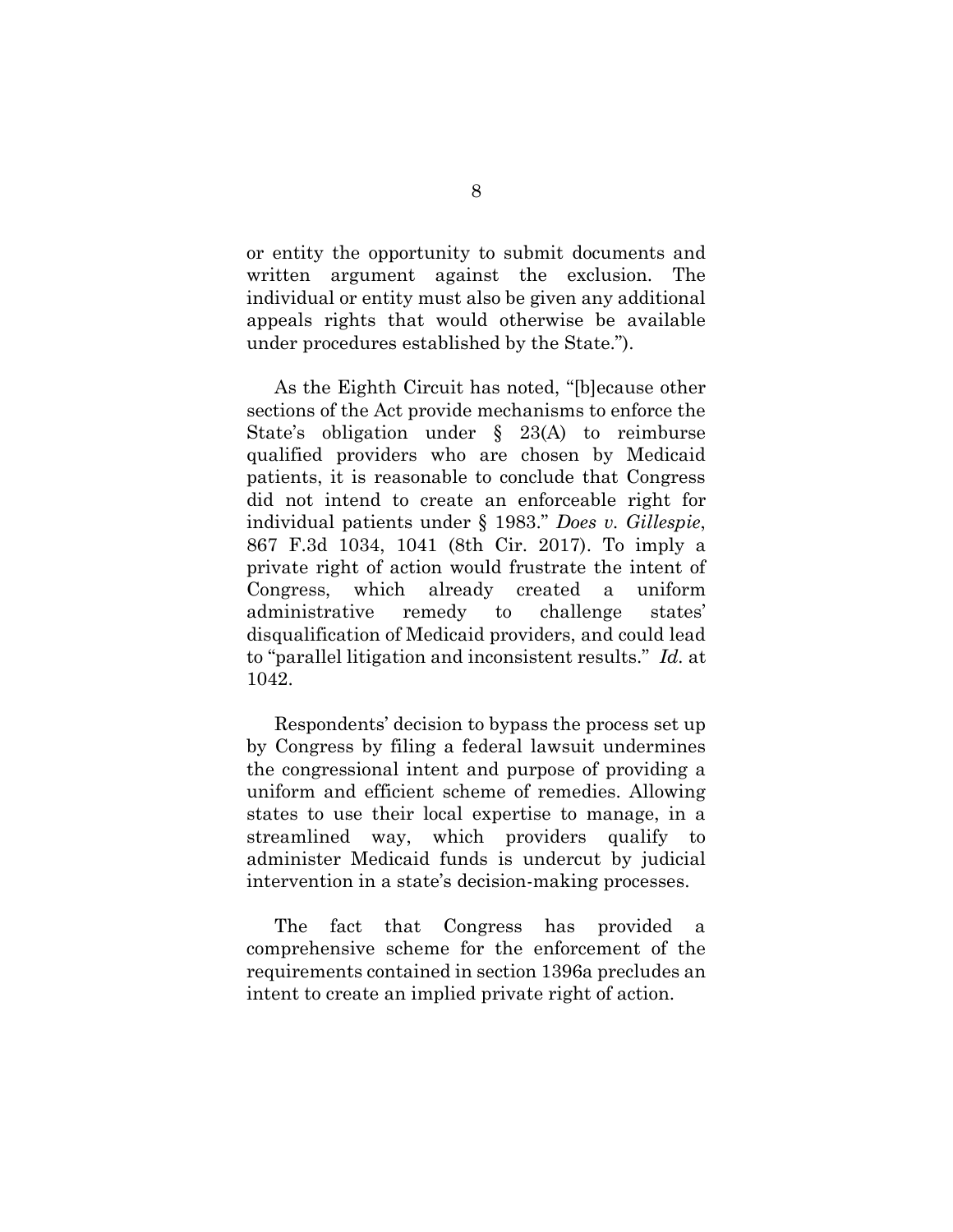## **II. Medicaid beneficiaries do not have a right to question a state's determination that a provider is unqualified.**

In analyzing section 1396a(a)(23), this Court has additionally stated that, "while a patient has a right to continued benefits to pay for care in the qualified institution of his choice, he has no enforceable expectation of continued benefits to pay for care in an institution that has been determined to be unqualified." *O'Bannon*, 447 U.S. at 786 (finding that section  $1396a(a)(23)$  gives recipients the right to choose among a range of *qualified* providers only). This conclusion alone quells Respondents' argument that individual Medicaid beneficiaries are granted the rights to have any given provider "qualified," presumably even if that provider does not seek to be "qualified" itself. See *Planned Parenthood of Greater Tex. Family Planning and Prevention Health Servs., Inc. v. Kauffman*, 981 F.3d 347, 358 (5th Cir. 2020).

Section 1396a provides that "any individual eligible for medical assistance . . . may obtain such assistance from any [provider] *qualified* to perform the services or services required." 42 U.S.C. 1396a(a)(23) (emphasis added); *O'Bannon*, 447 U.S. at 785. According to the plain reading of the statute, the Medicaid patient may incur a benefit only from a "qualified" provider, and it is up to the particular state to determine which provider is "qualified" to perform the services. *See* 42 U.S.C. 1396a(p)(1). If a state determines that a provider is not qualified, there can be no available benefit to the Medicaid patient. Indeed, a "Medicaid patient may choose among qualified and willing providers but has no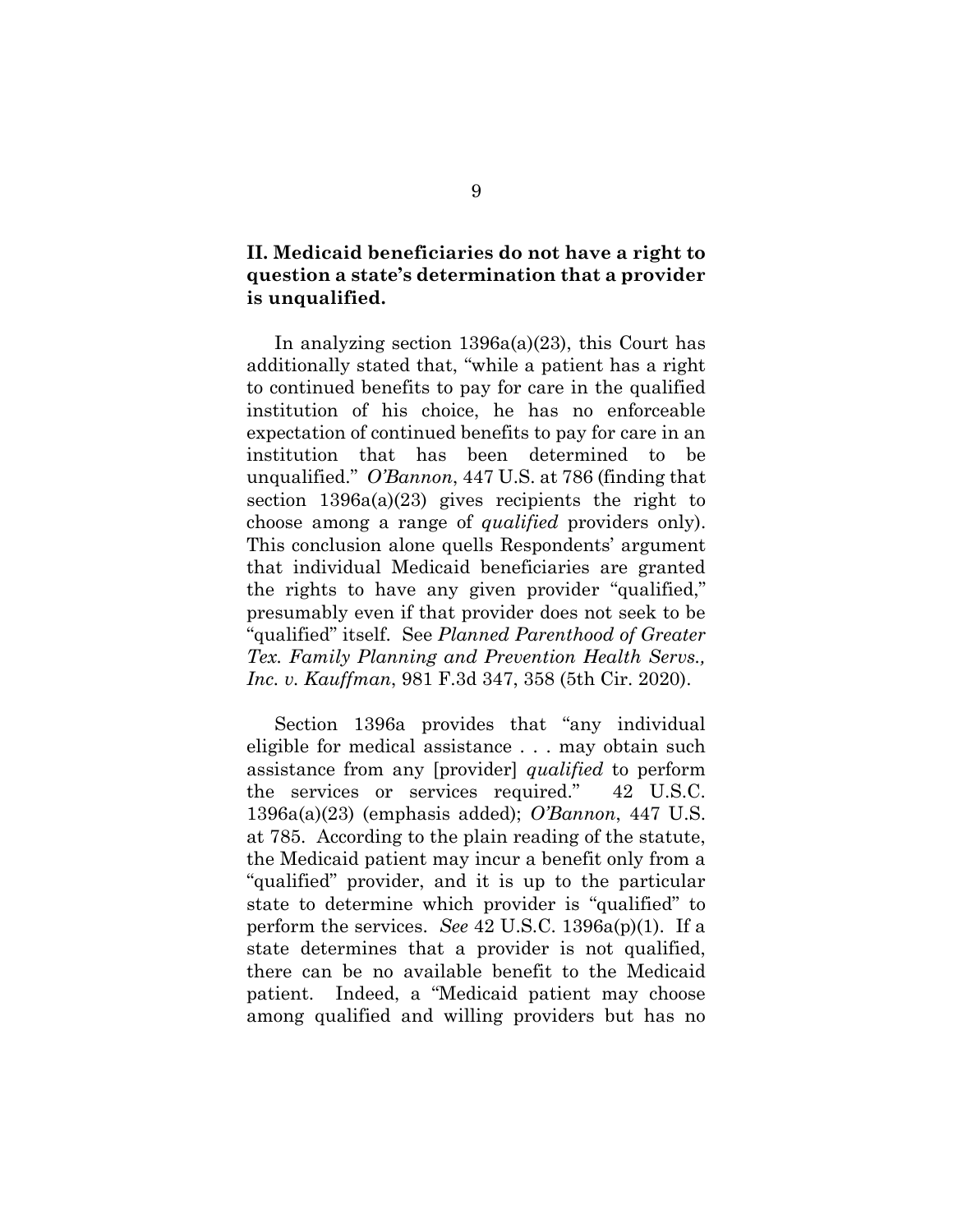right to insist that a particular provider is 'qualified' when the State has determined otherwise." *Kauffman*, 981 F.3d at 358.

## **III. The Medicaid statute is undermined by the patchwork of remedies produced by a courtimposed system of differing enforcement mechanisms.**

Disagreement among the courts of appeals has disrupted the cooperative federal-state Medicaid program, producing parallel proceedings and affording different rights wholly dependent on the circuit of the Medicaid beneficiary. This undermines the interests in federalism contained in the Medicaid statute, which allows states to determine which providers are qualified.

For instance, a beneficiary in Arkansas, pursuant to the Eighth Circuit's decision in *Gillespie*, must rely on a provider to challenge its disqualification through the statutorily-provided administrative appeal process. Yet, a Medicaid beneficiary in South Carolina can ignore the statutory appeal process altogether and file a suit in federal court. This can occur concurrently with the provider challenging the disqualification in administrative proceedings, frustrating the purpose of efficiency underlying the creation of administrative remedies and leading to inconsistent results even in the same state and regarding the same provider.

As the Eighth Circuit noted when it held that section  $1396a(a)(23)$  does not contain an implied private right of action, "[t]he potential for parallel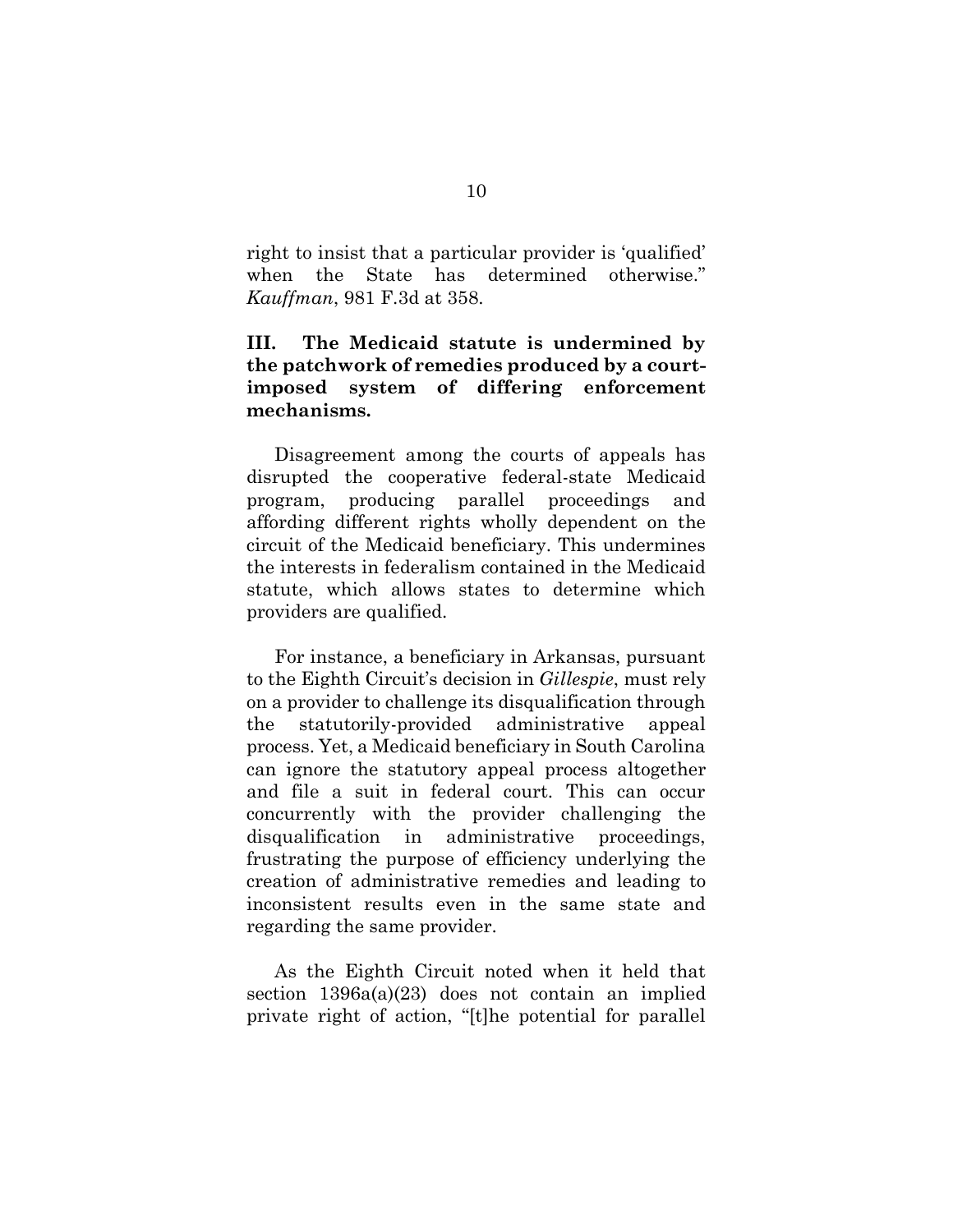litigation and inconsistent results gives [the court] further doubt that Congress in § 23(A) unambiguously created an enforceable federal right for patients." *Gillespie*, 867 F.3d at 1042. These differing remedies and mechanisms of enforcement are a nightmare in a federally supervised program, resulting in differing standards despite the intention of nationwide uniformity in procedures.

This problem is further complicated when a multistate provider is located in both types of jurisdictions. In the substantially similar *Andersen v. Planned Parenthood of Kansas and Mid-Missouri,* 139 S. Ct. 638 (2018), Planned Parenthood of the St. Louis Region and Southwest Missouri ("PPSLR") "serves patients in both Missouri and Kansas. The Kansas patients, based on the Tenth Circuit's decision" finding a private right of action under section 1396a(a)(23), "have the right to challenge the termination of PPSLR as their Medicaid provider; meanwhile, PPSLR clients in Missouri, who are subject to the Eighth Circuit's decision in *Gillespie*, have no such right." See Petition for Writ of Certiorari at 24–25, *Andersen v. Planned Parenthood of Kansas and Mid-Missouri* (No. 17-1340) (internal citations omitted).

The prospect of parallel proceedings as well as the provision of differing rights and remedies depending on the circuit of the Medicaid beneficiary undermines the intent of the Medicaid statute. If uniform process is not maintained in programs such as Medicaid, it creates an administrative quagmire. Moreover, the lack of uniform process undercuts the benefits of federalism inherent in Medicaid, such as the superior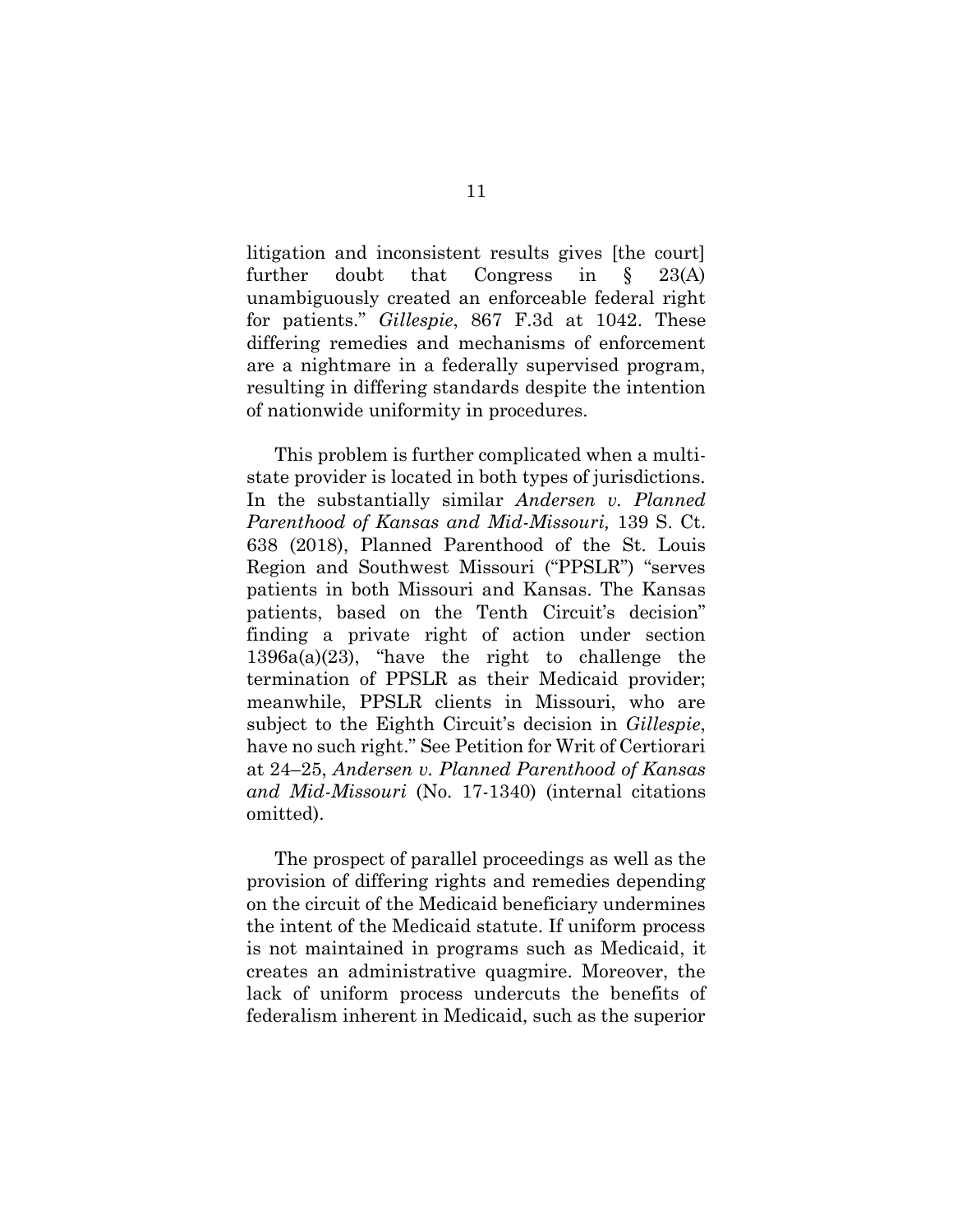ability of states to implement state priorities and to be sufficiently local to determine which providers should be qualified.

### **IV. A private right of action would harm the intended beneficiaries—low-income families.**

Implying a private right of action under section 1396a(a)(23)(A) will divert necessary funding from healthcare, adversely impacting Medicaid beneficiaries. The fact that a private right of action has the potential to cause harm to Medicaid beneficiaries counsels against the finding that one exists. See *Santa Clara Pueblo v. Martinez*, 436 U.S. 49 (1978) (holding that the Indian Civil Rights Act did not contain an implied private right of action, in part because such an action would frustrate the intent of Congress to allow Indian tribes to maintain their own sovereignty). The purpose of the Medicaid statute is to provide health insurance coverage to low-income Americans. Allowing private actions pursuant to section 1983 whenever a Medicaid provider is terminated will result in enormous exposure to attorneys' fees under section 1988, which will divert state resources and funding from healthcare, negatively impacting low-income families. States will be forced to engage in costly and lengthy federal litigation, using limited state resources to defend their decisions to terminate Medicaid providers.

In 2011 alone, over 2,500 unique providers were terminated from the Medicaid program by state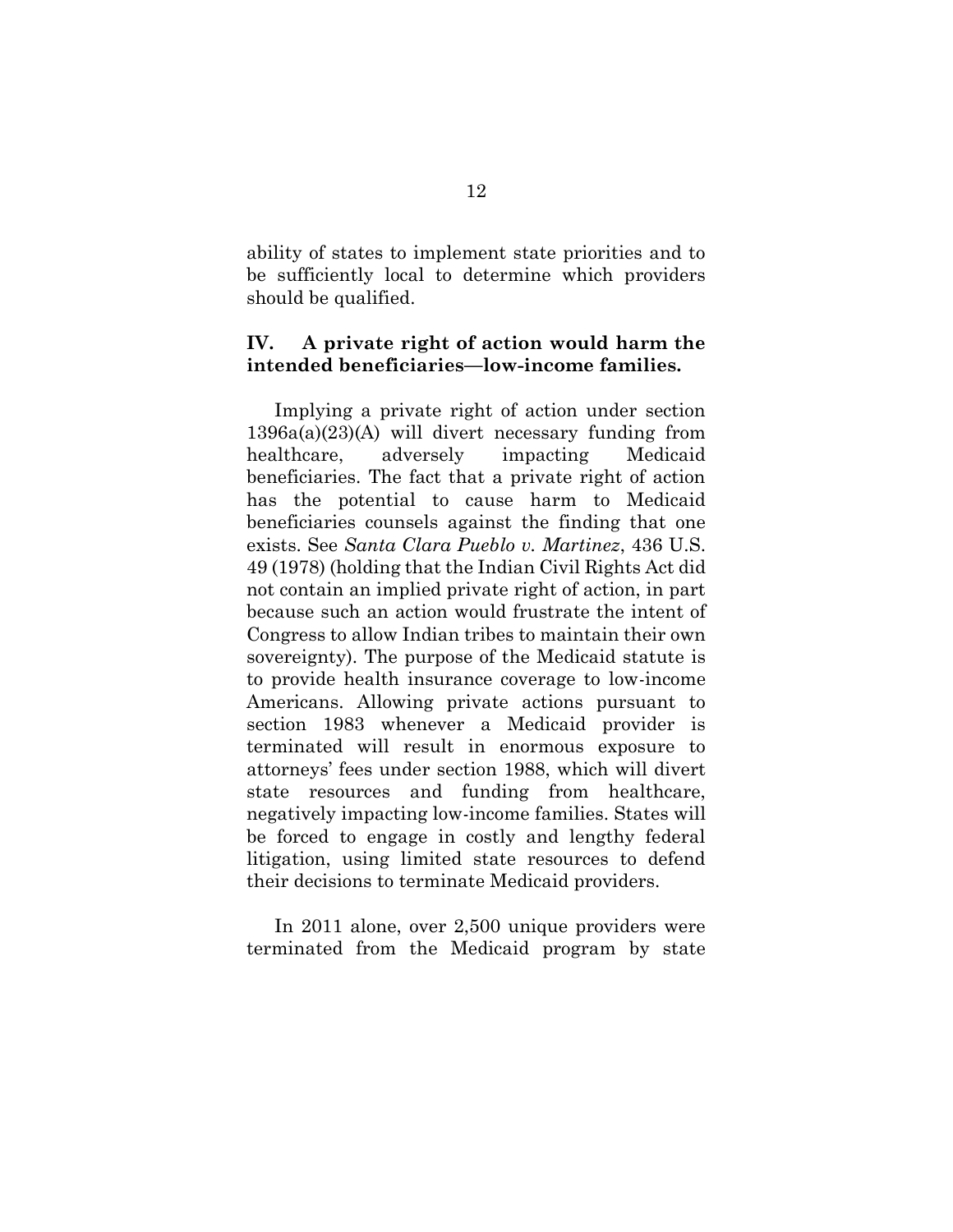action.<sup>3</sup> Some providers that are terminated for cause in one state continue to participate in another state including in South Carolina.<sup>4</sup> States need the flexibility to disqualify providers without being subject to civil rights claims, costing millions of dollars, that could be used to provide healthcare to low-income families.

As Petitioner has explained, the confusion in the courts of appeals is not limited to Medicaid cases but extends to cases involving the Adoption Assistance and Child Welfare Act, Article 36 in the Vienna Convention, and the Federal Nursing Home Reform Amendments. This Court must bring clarity to the field of private rights of action consistent with congressional intent. In doing so, states can avoid costly litigation that diverts much needed state resources.

### **CONCLUSION**

The finding of a private right of action pursuant to Medicaid's any-qualified-provider provision undermines the congressional purpose of providing efficient, uniform administrative enforcement mechanisms, and undercuts states' abilities to serve Medicaid beneficiaries in a cost-effective way. The question of whether Medicaid beneficiaries have a private right to demand a provider of choice is an

<sup>3</sup> See U.S. Dep't of Health & Human Servs. Office of Inspector General, "Providers Terminated From One State Medicaid Program Continued Participating In Other States," 17, Table B-1 (Aug. 2015), available at[:](https://oig.hhs.gov/oei/reports/oei-06-12-00030.pdf) [https://oig.hhs.gov/oei/reports/oei-06-](https://oig.hhs.gov/oei/reports/oei-06-12-00030.pdf) [12-00030.pdf.](https://oig.hhs.gov/oei/reports/oei-06-12-00030.pdf)

<sup>4</sup> See *id*. at 20, Table C-1.